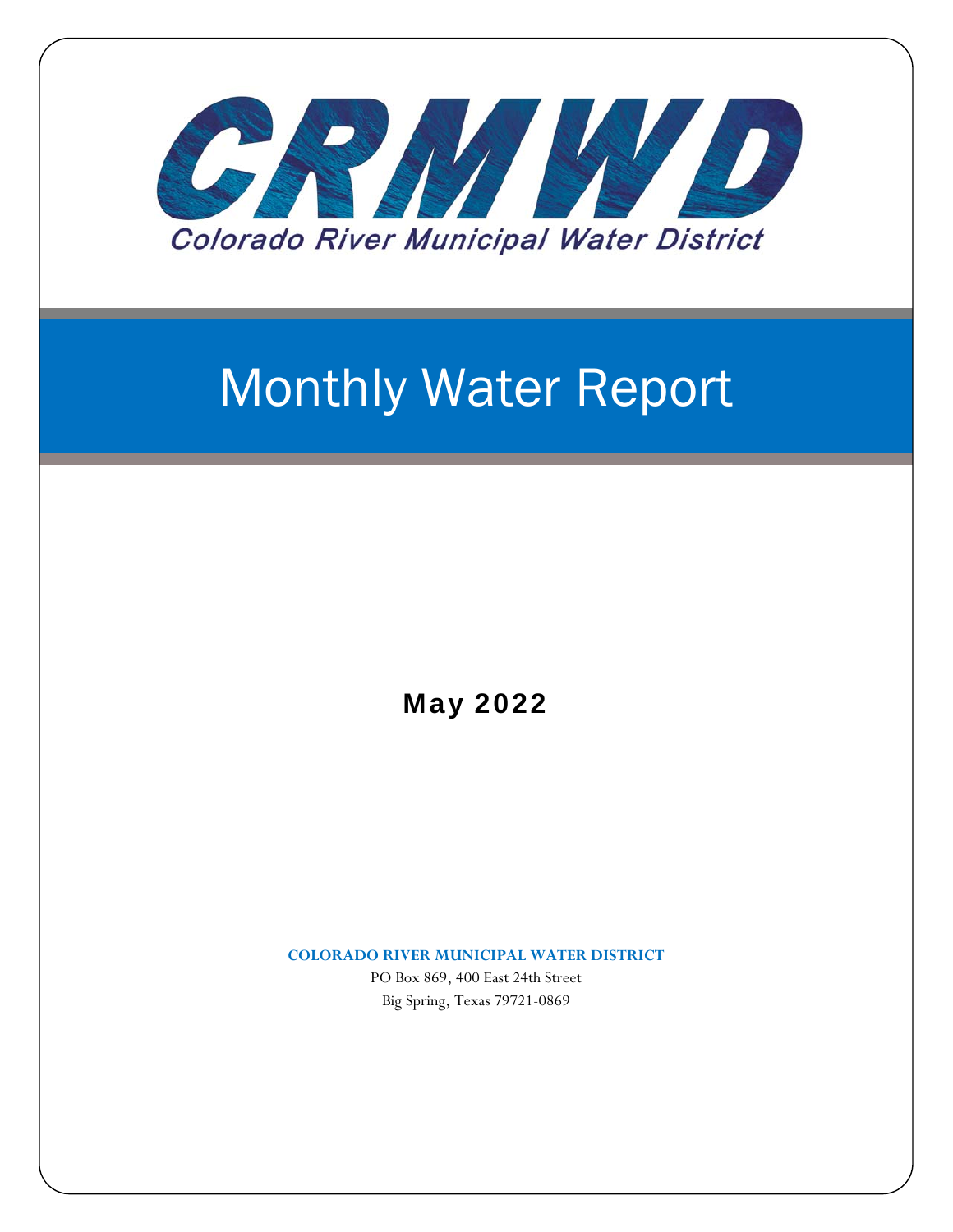# **Colorado River Municipal Water District Water Delivered May 2022**

# **Raw Water System**

|                                               |                         | <b>Total Deliveries This</b><br>Month (Gal) | Daily Average For<br>Month (Gal) | Year-to-Date<br>(Gal)    |
|-----------------------------------------------|-------------------------|---------------------------------------------|----------------------------------|--------------------------|
| <b>Member Cities</b>                          |                         | 161,116,000                                 | 5,197,290                        | 684,287,000              |
| <b>Big Spring</b><br>Odessa                   |                         | 787,449,600                                 | 25,401,600                       | 2,816,670,300            |
| Snyder                                        |                         | 66,503,000                                  | 2,145,258                        | 277,908,000              |
|                                               | Subtotal                | 1,015,068,600                               | 32,744,148                       | 3,778,865,300            |
|                                               |                         |                                             |                                  |                          |
| <b>Municipal Customers</b>                    |                         |                                             |                                  |                          |
| Grandfalls                                    |                         | 1,020,000                                   | 32,903                           | 1,125,000                |
| Midland - 1966 Contract                       |                         | 524,831,400                                 | 16,930,045                       | 1,828,700,400            |
| Midland - Ivie Contract                       |                         | 176,792,000                                 | 5,702,968                        | 755,416,000              |
| Millersview Doole WSC                         |                         | 34,944,900                                  | 1,127,255                        | 169,497,200              |
| San Angelo - Spence                           |                         | 0                                           | 0                                | 0                        |
| San Angelo - Ivie                             |                         | 364,000,000                                 | 11,741,935                       | 1,657,600,000            |
| Stanton                                       |                         | 9,603,200                                   | 309,781                          | 27,993,300               |
| Abilene                                       |                         | 108,614,000                                 | 3,503,677                        | 360,599,000              |
|                                               | Subtotal                | 1,219,805,500                               | 39,348,565                       | 4,800,930,900            |
|                                               |                         |                                             |                                  |                          |
| <b>Industrial Customers</b>                   |                         |                                             |                                  |                          |
| <b>Alon Rural Meters</b>                      |                         | 7,710,250                                   | 248,718                          | 26,353,660               |
| <b>Luminant Generation</b>                    |                         | 0                                           | $\Omega$                         | 0                        |
| Occidental                                    |                         | 1,430                                       | 46                               | 7,960                    |
| <b>Parallel Petroleum</b>                     |                         | 20,110                                      | 649                              | 51,010                   |
| <b>Power Resources</b>                        | Subtotal                | 11,126,000<br>18,857,790                    | 358,903<br>608,316               | 39,866,000<br>66,278,630 |
|                                               |                         |                                             |                                  |                          |
| <b>Diverted Water System</b>                  |                         |                                             |                                  |                          |
|                                               |                         |                                             |                                  |                          |
| <b>Industrial Customers</b>                   |                         |                                             |                                  |                          |
| <b>BASA Resources</b>                         |                         | 300,100                                     | 9,681                            | 5,913,800                |
| Sabinal                                       |                         | 438,000                                     | 14,129                           | 603,000                  |
| <b>Rover Operating</b><br>Fleur de Lis Energy |                         | 104,420<br>$\mathbf 0$                      | 3,368<br>$\mathbf 0$             | 806,220<br>0             |
|                                               | Subtotal                | 842,520                                     | 27,178                           | 7,323,020                |
|                                               |                         |                                             |                                  |                          |
|                                               | <b>Total Deliveries</b> | 2,254,574,410                               | 72,728,207                       | 8,653,397,850            |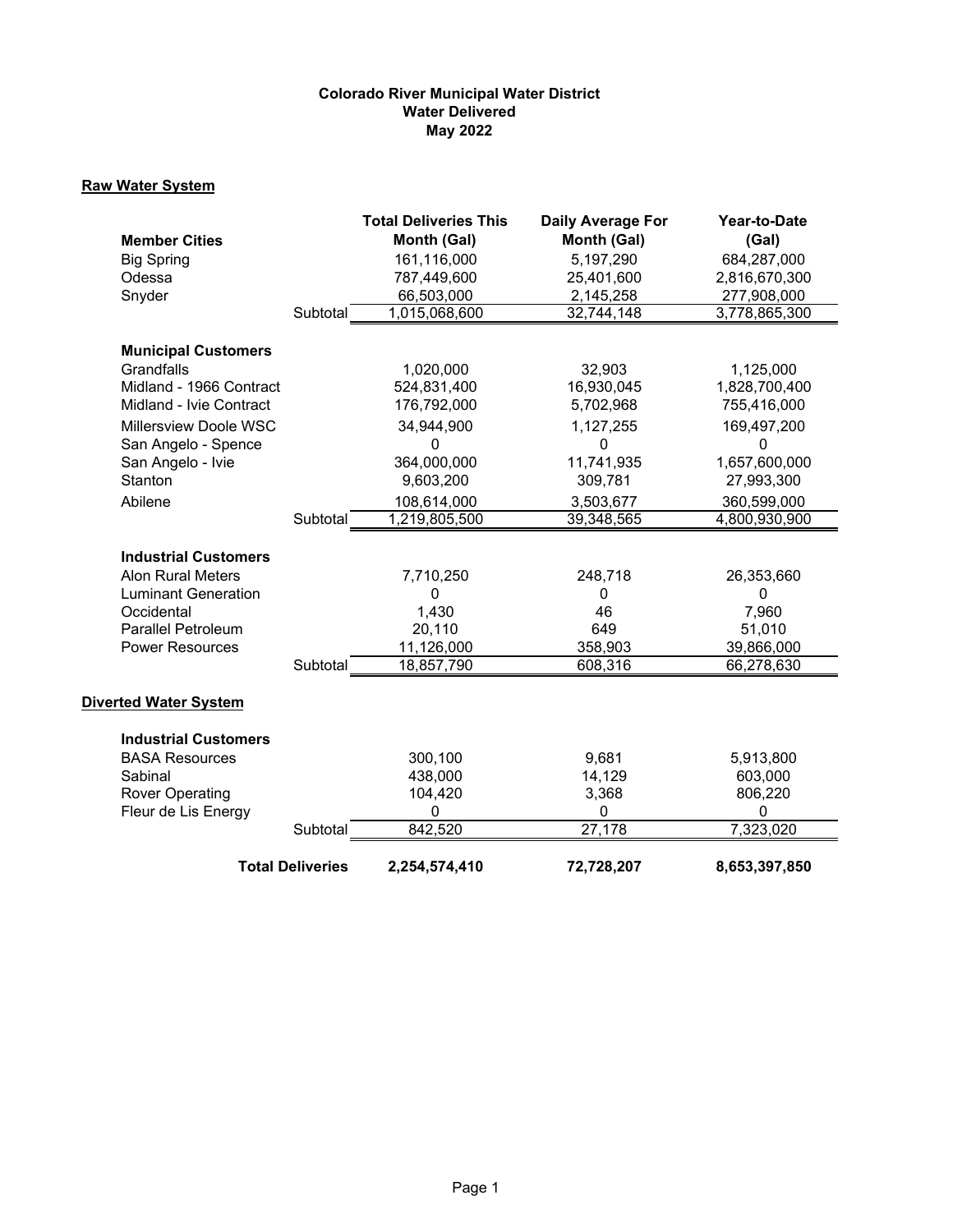# **COLORADO RIVER MUNICIPAL WATER DISTRICT RESERVOIR REPORT May 2022**

| Lake J. B. Thomas                                                                                                                                                                                                     | <u>This Month</u>                                                         | Year-to-Date Total              |
|-----------------------------------------------------------------------------------------------------------------------------------------------------------------------------------------------------------------------|---------------------------------------------------------------------------|---------------------------------|
| <b>CONTENTS IN ACRE FEET</b><br><b>CAPACITY WHEN FULL</b><br><b>CAPACITY THIS DATE</b><br>PERCENT FULL<br>FREE CAPACITY THIS DATE<br>INFLOWS*<br><b>PASS THROUGH / RELEASES</b><br><b>WITHDRAWALS</b><br>EVAPORATION* | 200,604<br>66,466<br>33.13%<br>134,138<br>73<br>0<br>1,261<br>(2,969)     | 475<br>0<br>5,737<br>(9,666)    |
| <u>ELEVATION ABOVE MEAN SEA LEVEL</u><br><b>ELEVATION WHEN FULL</b><br><b>ELEVATION THIS DATE</b>                                                                                                                     | 2,258.00<br>2,233.47                                                      |                                 |
| <b>E. V. Spence Reservoir</b>                                                                                                                                                                                         |                                                                           |                                 |
| CONTENTS IN ACRE FEET<br><b>CAPACITY WHEN FULL</b><br><b>CAPACITY THIS DATE</b><br>PERCENT FULL<br>FREE CAPACITY THIS DATE<br>INFLOWS*<br>PASS THROUGH / RELEASES<br><b>WITHDRAWALS</b><br>EVAPORATION*               | 517,272<br>116,208<br>22.47%<br>401,064<br>1,229<br>0<br>1,146<br>(3,589) | 3,502<br>0<br>4,753<br>(12,682) |
| ELEVATION ABOVE MEAN SEA LEVEL<br><b>ELEVATION WHEN FULL</b><br><b>ELEVATION THIS DATE</b>                                                                                                                            | 1,898.00<br>1.857.53                                                      |                                 |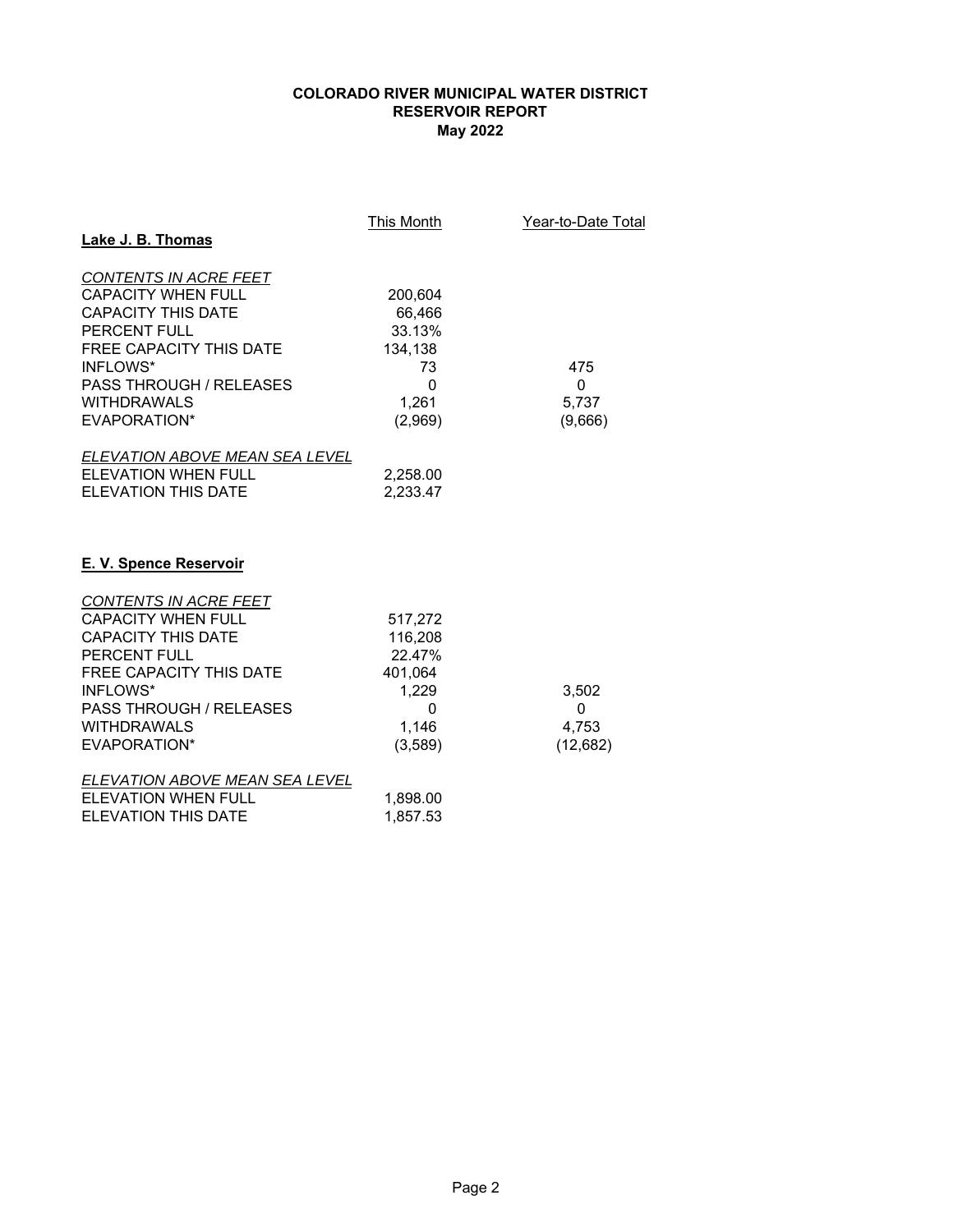# **May 2022 COLORADO RIVER MUNICIPAL WATER DISTRICT RESERVOIR REPORT**

| O. H. Ivie Reservoir                                                                                                                                                                                                                   | This Month                                                                        | Year-to-Date Total                                |
|----------------------------------------------------------------------------------------------------------------------------------------------------------------------------------------------------------------------------------------|-----------------------------------------------------------------------------------|---------------------------------------------------|
| <b>CONTENTS IN ACRE FEET</b><br><b>CAPACITY WHEN FULL</b><br><b>CAPACITY THIS DATE</b><br>PERCENT FULL<br>FREE CAPACITY THIS DATE<br>INFLOWS*<br><b>PASS THROUGH / RELEASES</b><br><b>WITHDRAWALS</b><br><b>SPILLS</b><br>EVAPORATION* | 554,340<br>269,403<br>48.60%<br>284,937<br>1,823<br>492<br>3,395<br>0<br>(7, 452) | 6,336<br>1,450<br>12,703<br>$\Omega$<br>(27, 676) |
| ELEVATION ABOVE MEAN SEA LEVEL<br>FI FVATION WHEN FULL<br><b>ELEVATION THIS DATE</b><br><b>Moss Creek Lake</b>                                                                                                                         | 1,551.50<br>1,532.92                                                              |                                                   |
| CONTENTS IN ACRE FEET<br><b>CAPACITY WHEN FULL</b><br><b>CAPACITY THIS DATE</b><br>PERCENT FULL<br><b>FREE CAPACITY THIS DATE</b><br>INFLOWS*<br><b>PASS THROUGH / RELEASES</b><br><b>WITHDRAWALS</b><br><b>SPILLS</b><br>EVAPORATION* | 3,441<br>2,780<br>80.79%<br>661<br>38<br>$\Omega$<br>(299)<br>0<br>(75)           | 209<br>0<br>(462)<br>0<br>(269)                   |
| ELEVATION ABOVE MEAN SEA LEVEL<br><b>ELEVATION WHEN FULL</b><br><b>ELEVATION THIS DATE</b>                                                                                                                                             | 2,336.50<br>2,332.16                                                              |                                                   |

| <b>Reservoir Summary</b> |                  |             |                |                     |                     |                           |
|--------------------------|------------------|-------------|----------------|---------------------|---------------------|---------------------------|
|                          |                  |             |                |                     | <b>Year to Date</b> |                           |
|                          |                  |             |                |                     | <b>Pass</b>         |                           |
|                          |                  | Current     | <b>Year to</b> | <b>Year to Date</b> | Through /           | <b>Year to Date</b>       |
|                          |                  | Capacity    | Date Inflow    | Withdrawals         | <b>Releases</b>     | <b>Evaporation (Acre)</b> |
| Reservoir                | <b>Elevation</b> | (Acre Feet) | (Acre Feet)    | (Acre Feet)         | (Acre Feet)         | Feet)                     |
| Lake J.B. Thomas         | 2,233.47         | 66,466      | 475            | 5.737               |                     | (9,666)                   |
| E.V. Spence Reservoir    | 1,857.53         | 116,208     | 3,502          | 4,753               |                     | (12, 682)                 |
| O.H. Ivie Reservoir      | 1,532.92         | 269,403     | 6,336          | 12,703              | 1.450               | (27,676)                  |
| Moss Creek Lake          | 2,332.16         | 2,780       | 209            | (462)               |                     | (269)                     |
|                          | Total            | 454.857     | 10.522         | 22.731              | 1,450               | (50, 293)                 |

\* Inflow and Evaporation are approximate.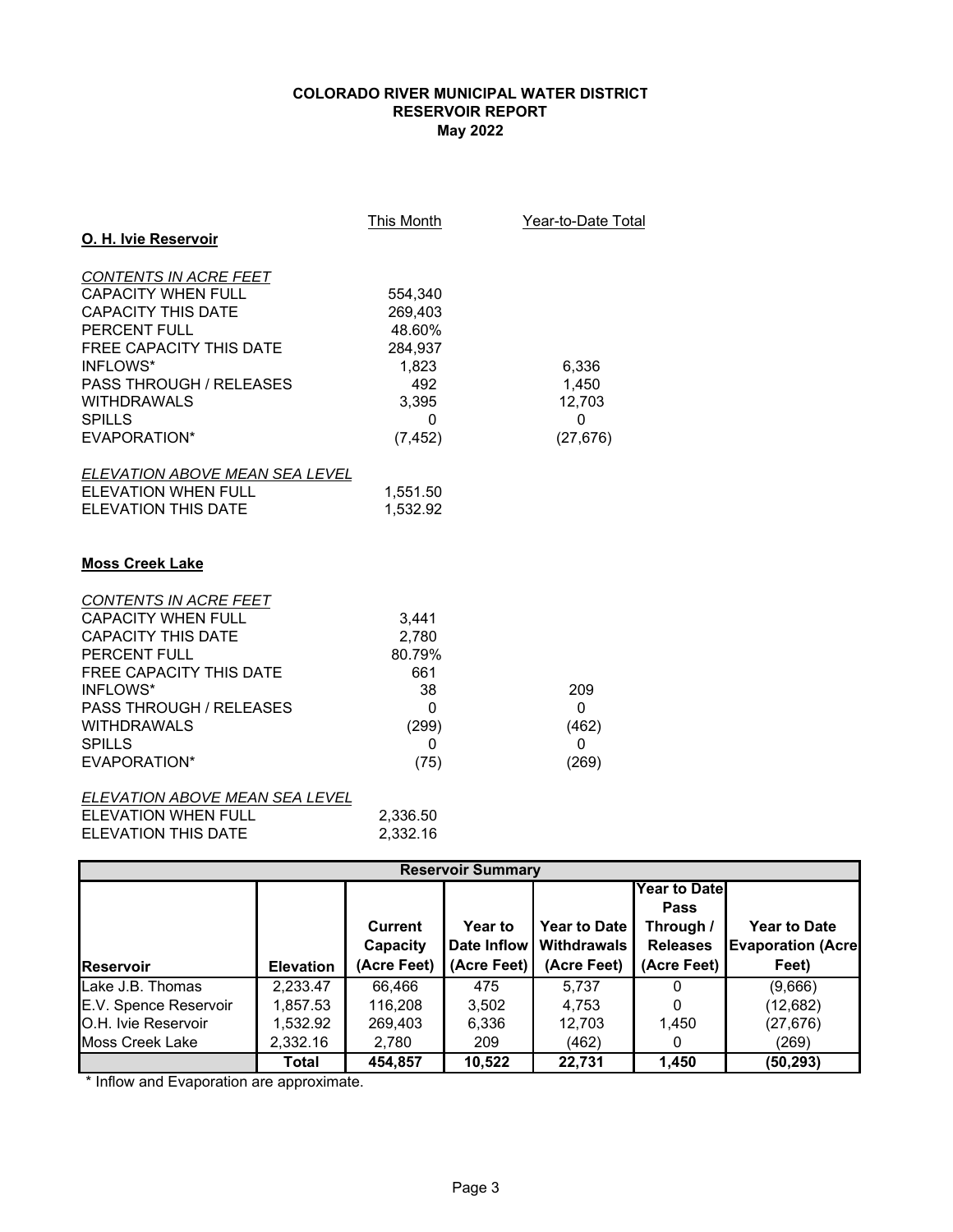# **COLORADO RIVER MUNICIPAL WATER DISTRICT DIVERTED / WATER QUALITY ENHANCEMENT SYSTEM RESERVOIRS REPORT May 2022**

|                                                                                                                                                                                                                      | This Month                                                        | Year-to-Date Total                  |
|----------------------------------------------------------------------------------------------------------------------------------------------------------------------------------------------------------------------|-------------------------------------------------------------------|-------------------------------------|
| <b>Natural Dam</b>                                                                                                                                                                                                   |                                                                   |                                     |
| CONTENTS IN ACRE FEET<br><b>CAPACITY WHEN FULL</b><br><b>CAPACITY THIS DATE</b><br><b>PERCENT FULL</b><br><b>FREE CAPACITY THIS DATE</b><br><b>INFLOWS*</b><br><b>SPILLS</b><br><b>EVAPORATION*</b>                  | 54,560<br>5,575<br>10.22%<br>48,985<br>52<br>$\mathbf 0$<br>(657) | 1,640<br>$\mathbf 0$<br>(2, 351)    |
| ELEVATION ABOVE MEAN SEA LEVEL<br><b>ELEVATION WHEN FULL</b><br><b>ELEVATION THIS DATE</b>                                                                                                                           | 2,457.00<br>2,435.34                                              |                                     |
| <b>Sulphur Draw Reservoir</b>                                                                                                                                                                                        |                                                                   |                                     |
| CONTENTS IN ACRE FEET<br><b>CAPACITY WHEN FULL</b><br><b>CAPACITY THIS DATE</b><br><b>PERCENT FULL</b><br><b>FREE CAPACITY THIS DATE</b><br><b>INFLOWS*</b><br><b>PASS THROUGH / RELEASES</b><br><b>EVAPORATION*</b> | 7,997<br>554<br>6.93%<br>7,443<br>0<br>0<br>(89)                  | $\mathbf 0$<br>$\mathbf 0$<br>(331) |
| ELEVATION ABOVE MEAN SEA LEVEL<br><b>ELEVATION WHEN FULL</b><br><b>ELEVATION THIS DATE</b>                                                                                                                           | 2,541.00<br>2,525.40                                              |                                     |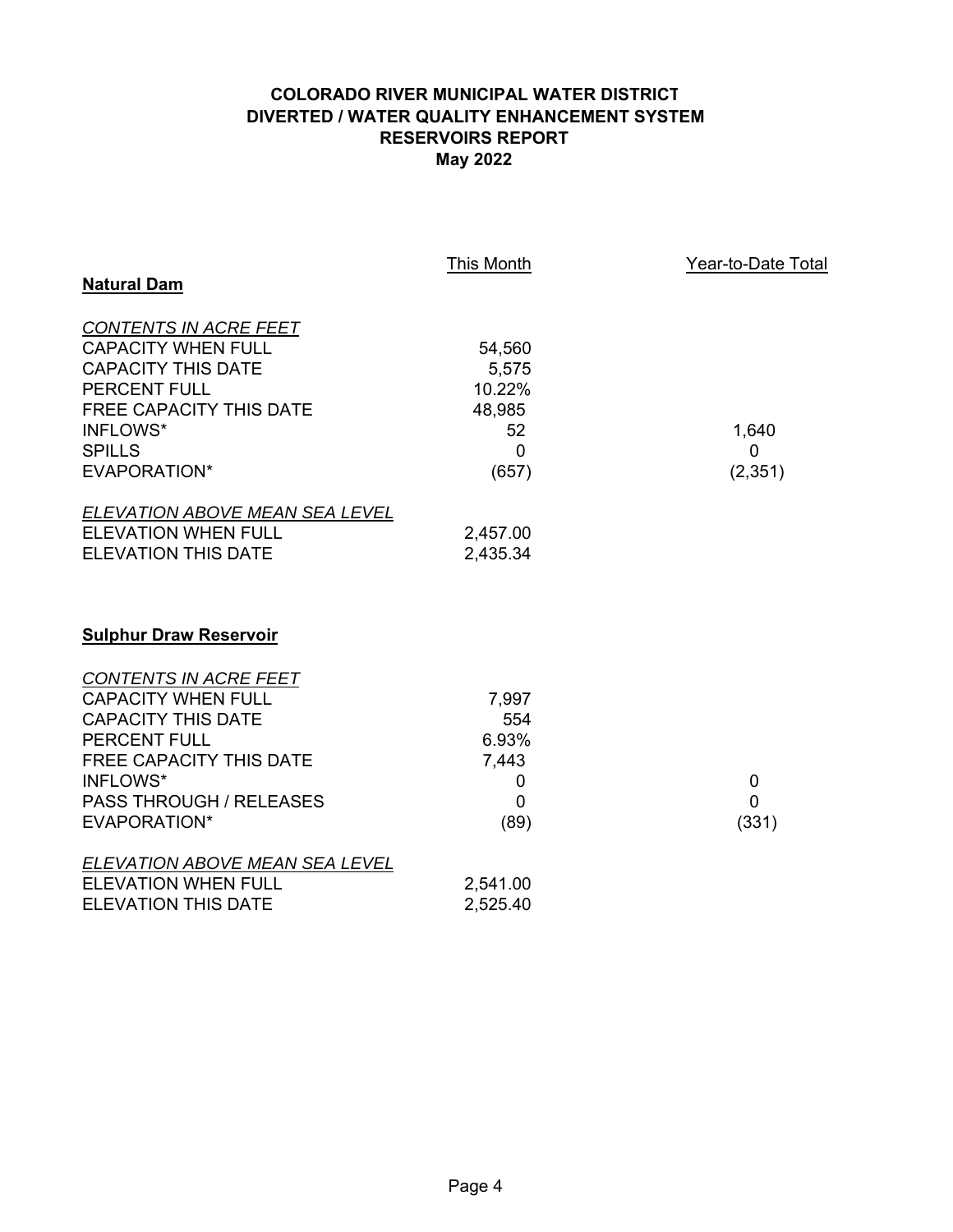# **COLORADO RIVER MUNICIPAL WATER DISTRICT DIVERTED / WATER QUALITY ENHANCEMENT SYSTEM RESERVOIRS REPORT May 2022**

|                                       | <b>This Month</b> | Year-to-Date Total |
|---------------------------------------|-------------------|--------------------|
| <b>Barber Lake</b>                    |                   |                    |
| <b>CONTENTS IN ACRE FEET</b>          |                   |                    |
| <b>CAPACITY WHEN FULL</b>             | 2,503             |                    |
| <b>CAPACITY THIS DATE</b>             | 643               |                    |
| <b>PERCENT FULL</b>                   | 25.69%            |                    |
| FREE CAPACITY THIS DATE               | 1,860             |                    |
| <b>INFLOWS*</b>                       | 74                | 162                |
| <b>WIER FLOW</b>                      | $\mathbf 0$       | 26                 |
| <b>PUMPED IN</b>                      | 139               | 698                |
| <b>WITHDRAWALS</b>                    | 0                 | $\mathbf 0$        |
| <b>SPILLS</b>                         | $\mathbf 0$       | $\mathbf 0$        |
| EVAPORATION*                          | (28)              | (92)               |
| <b>ELEVATION ABOVE MEAN SEA LEVEL</b> |                   |                    |
| <b>ELEVATION WHEN FULL</b>            | 2,097.00          |                    |
| <b>ELEVATION THIS DATE</b>            | 2,082.84          |                    |
| <b>Red Draw</b>                       |                   |                    |
| <b>CONTENTS IN ACRE FEET</b>          |                   |                    |
| <b>CAPACITY WHEN FULL</b>             | 8,538             |                    |
| <b>CAPACITY THIS DATE</b>             | 2,921             |                    |
| PERCENT FULL                          | 34.21%            |                    |
| <b>FREE CAPACITY THIS DATE</b>        | 5,617             |                    |
| INFLOWS*                              | 0                 | 294                |
| <b>PUMPED IN</b>                      | 34                | 138                |
| <b>WITHDRAWALS</b>                    | 0                 | $\pmb{0}$          |
| <b>SPILLS</b>                         | 0                 | $\mathbf 0$        |
| EVAPORATION*                          | (110)             | (406)              |
| <b>ELEVATION ABOVE MEAN SEA LEVEL</b> |                   |                    |
| <b>ELEVATION WHEN FULL</b>            | 2,445.00          |                    |
| <b>ELEVATION THIS DATE</b>            | 2,424.27          |                    |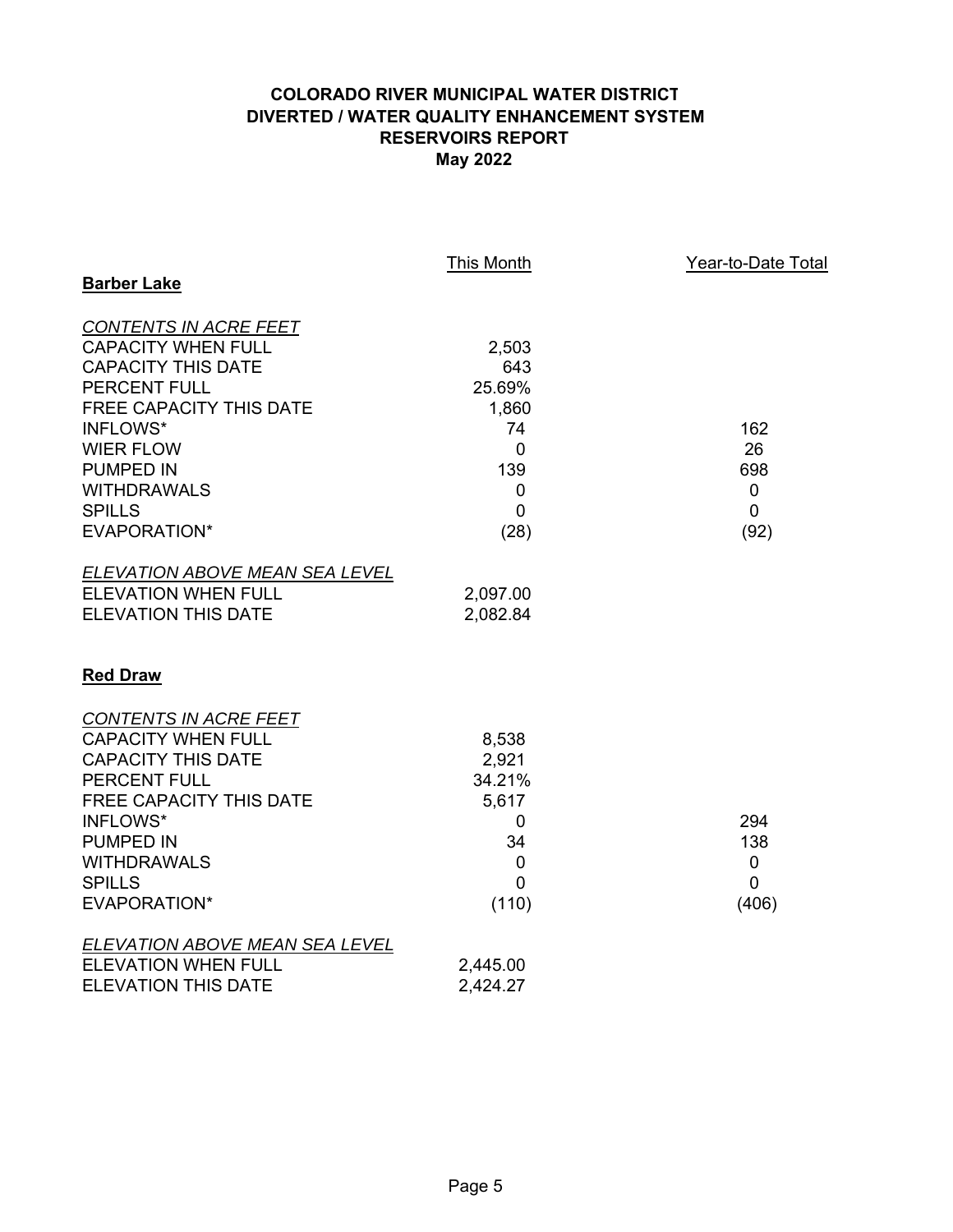# **COLORADO RIVER MUNICIPAL WATER DISTRICT DIVERTED / WATER QUALITY ENHANCEMENT SYSTEM RESERVOIRS REPORT May 2022**

|                                | This Month | Year-to-Date Total |
|--------------------------------|------------|--------------------|
| <b>Mitchell County</b>         |            |                    |
| <b>CONTENTS IN ACRE FEET</b>   |            |                    |
| <b>CAPACITY WHEN FULL</b>      | 27,266     |                    |
| CAPACITY THIS DATE             | 6,878      |                    |
| <b>PERCENT FULL</b>            | 25.23%     |                    |
| FREE CAPACITY THIS DATE        | 20,388     |                    |
| INFLOWS*                       |            | 60                 |
| <b>SPILLS</b>                  | 0          | 0                  |
| <b>TRANSFERS IN</b>            | 0          | 0                  |
| EVAPORATION*                   | (334)      | (1,246)            |
| ELEVATION ABOVE MEAN SEA LEVEL |            |                    |
| ELEVATION WHEN FULL            | 2,200.00   |                    |
| ELEVATION THIS DATE            | 2,179.55   |                    |

| Diverted / Water Quality Enhancement System Summary |                  |          |                                              |                                                |  |  |
|-----------------------------------------------------|------------------|----------|----------------------------------------------|------------------------------------------------|--|--|
| <b>IReservoir</b>                                   | <b>Elevation</b> | Capacity | <b>Year to</b><br>Date Inflow<br>(Acre Feet) | <b>Year to Date Evaporation</b><br>(Acre Feet) |  |  |
| <b>Natural Dam</b>                                  | 2,435.34         | 5,575    | 1,640                                        | (2,351)                                        |  |  |
| <b>Sulphur Draw</b>                                 | 2,525.40         | 554      | 0                                            | (331)                                          |  |  |
| <b>Barber Lake</b>                                  | 2,082.84         | 643      | 162                                          | (92)                                           |  |  |
| <b>Red Draw</b>                                     | 2,424.27         | 2,921    | 294                                          | (406)                                          |  |  |
| Mitchell County Reservoir                           | 2,179.55         | 6,878    | 60                                           | (1, 246)                                       |  |  |
|                                                     | Total            | 16,571   | 2,156                                        | (4,427)                                        |  |  |

\* Inflow and Evaporation are approximate.

| <b>Water Quality Diversions</b> |       |                                                    |             |  |
|---------------------------------|-------|----------------------------------------------------|-------------|--|
| <b>Source</b>                   |       | <b>Current Month   Year to Date</b><br>(Acre Feet) | (Acre Feet) |  |
| Colorado River                  |       | 139                                                | 698         |  |
| <b>Beals Creek</b>              |       | 143                                                | 505         |  |
|                                 | Total | つぬつ                                                | -202        |  |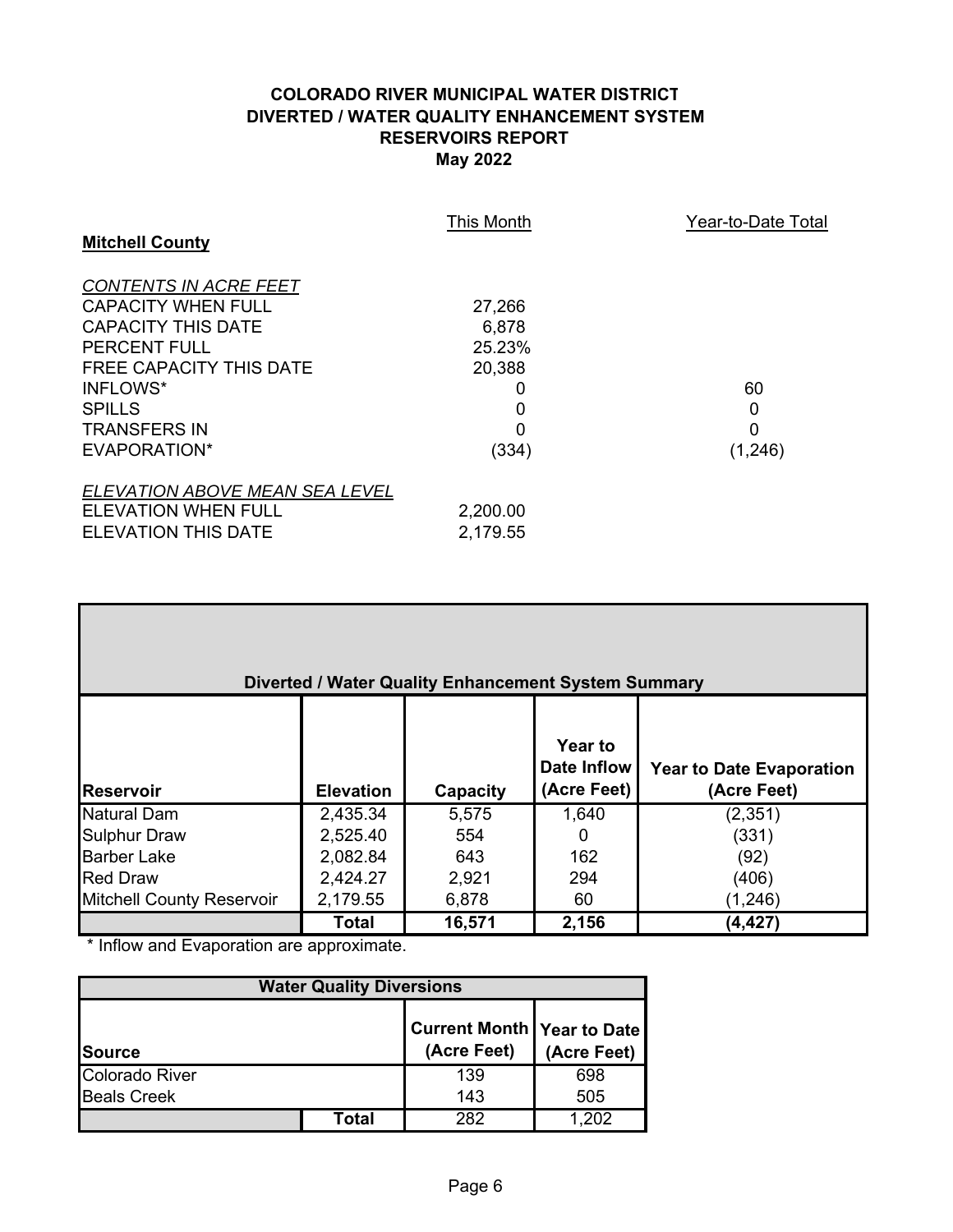# **COLORADO RIVER MUNICIPAL WATER DISTRICT GROUNDWATER REPORT May 2022**

| <b>Well Field</b>                  | <b>Production</b><br><b>This Month</b><br>(Gallons) | <b>Daily</b><br><b>Average for</b><br><b>Month (Gal)</b> | <b>Production Year-</b><br>to-Date (Gallons) |
|------------------------------------|-----------------------------------------------------|----------------------------------------------------------|----------------------------------------------|
| Ward County North Well Field       | 211,946,610                                         | 6,836,987                                                | 741,598,020                                  |
| Ward County South Well Field       | 38,872,000                                          | 1,253,935                                                | 84,555,000                                   |
| Odessa Well Field (Out of Service) | $\mathbf 0$                                         | 0                                                        | 0                                            |
| <b>Martin County Well Field</b>    | 198,180                                             | 6,393                                                    | 16,523,200                                   |
| Snyder Well Field                  | $\mathbf 0$                                         | $\mathbf 0$                                              | 0                                            |
|                                    | Total 251,016,790                                   | 8,097,316                                                | 842,676,220                                  |

# **May 2022 BIG SPRING RAW WATER PRODUCTION FACILITY PRODUCTION REPORT**

|                                          | <b>Production</b><br><b>This Month</b><br>(Gallons) | <u>Daily</u><br><b>Average for</b><br><b>Month (Gal)</b> | <b>Production Year-</b><br>to-Date (Gallons) |
|------------------------------------------|-----------------------------------------------------|----------------------------------------------------------|----------------------------------------------|
| Big Spring Raw Water Production Facility |                                                     |                                                          | 19,410,000                                   |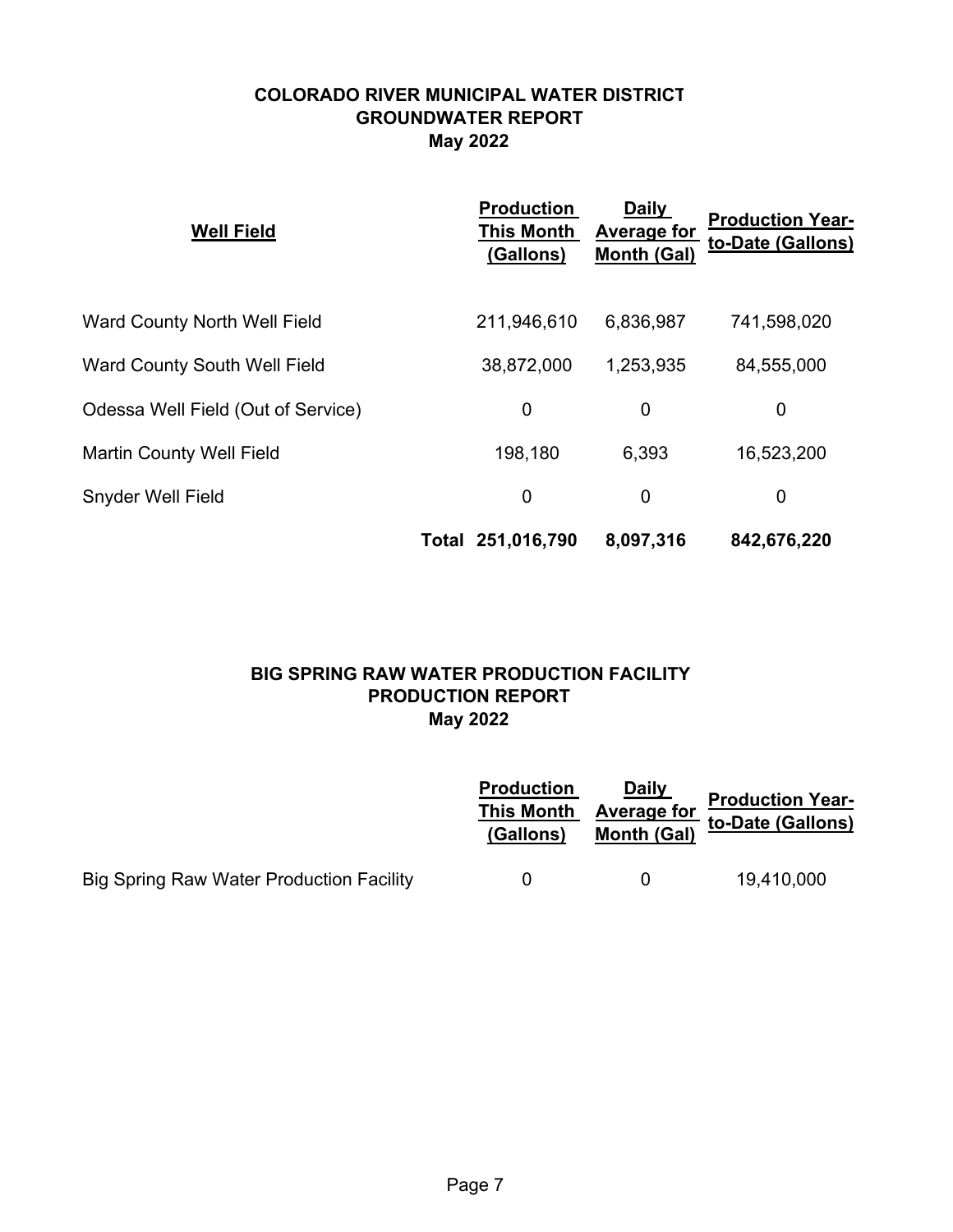# **LAKE J.B. THOMAS**

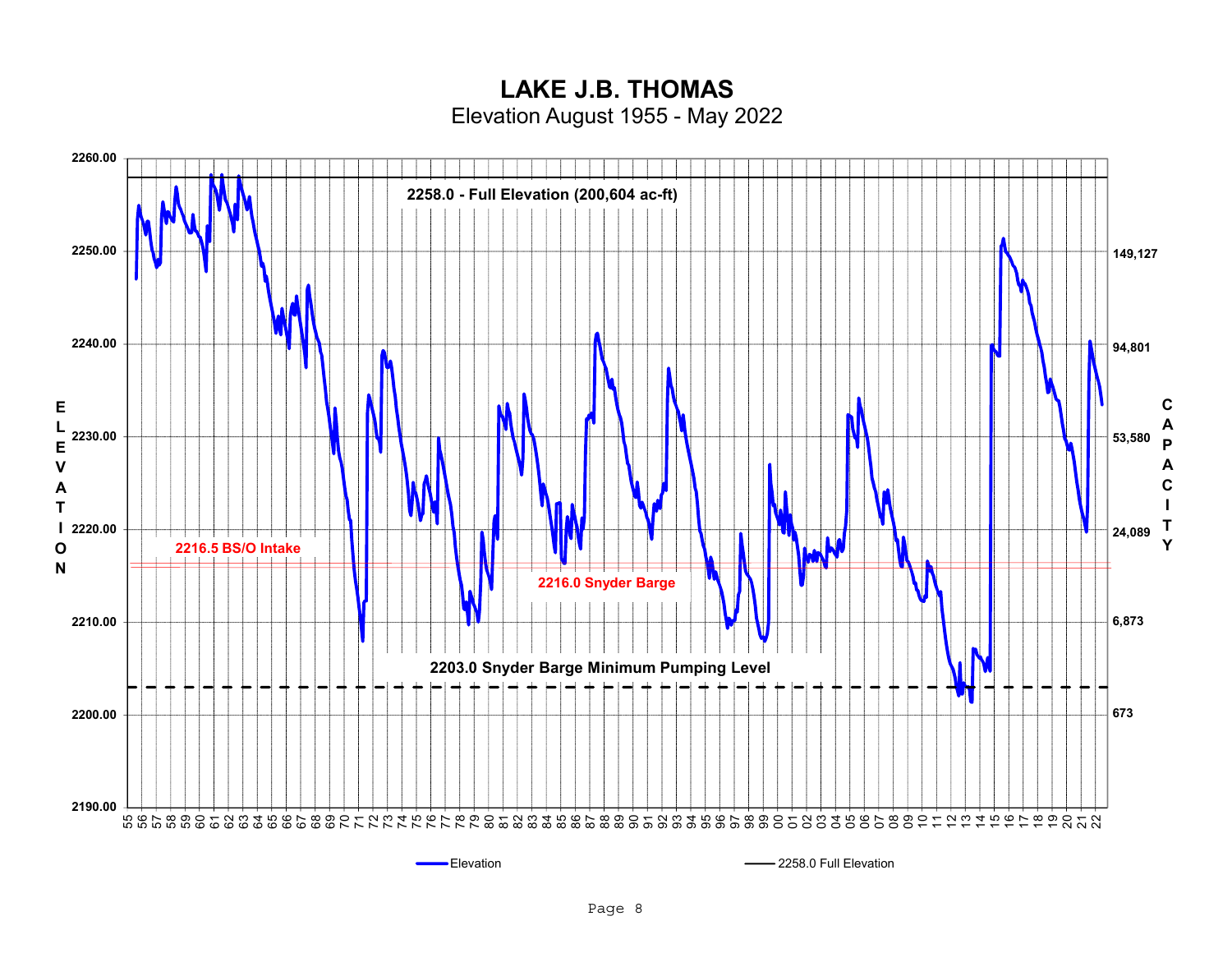# **E.V. SPENCE RESERVOIR**

Elevation May 1969 - May 2022

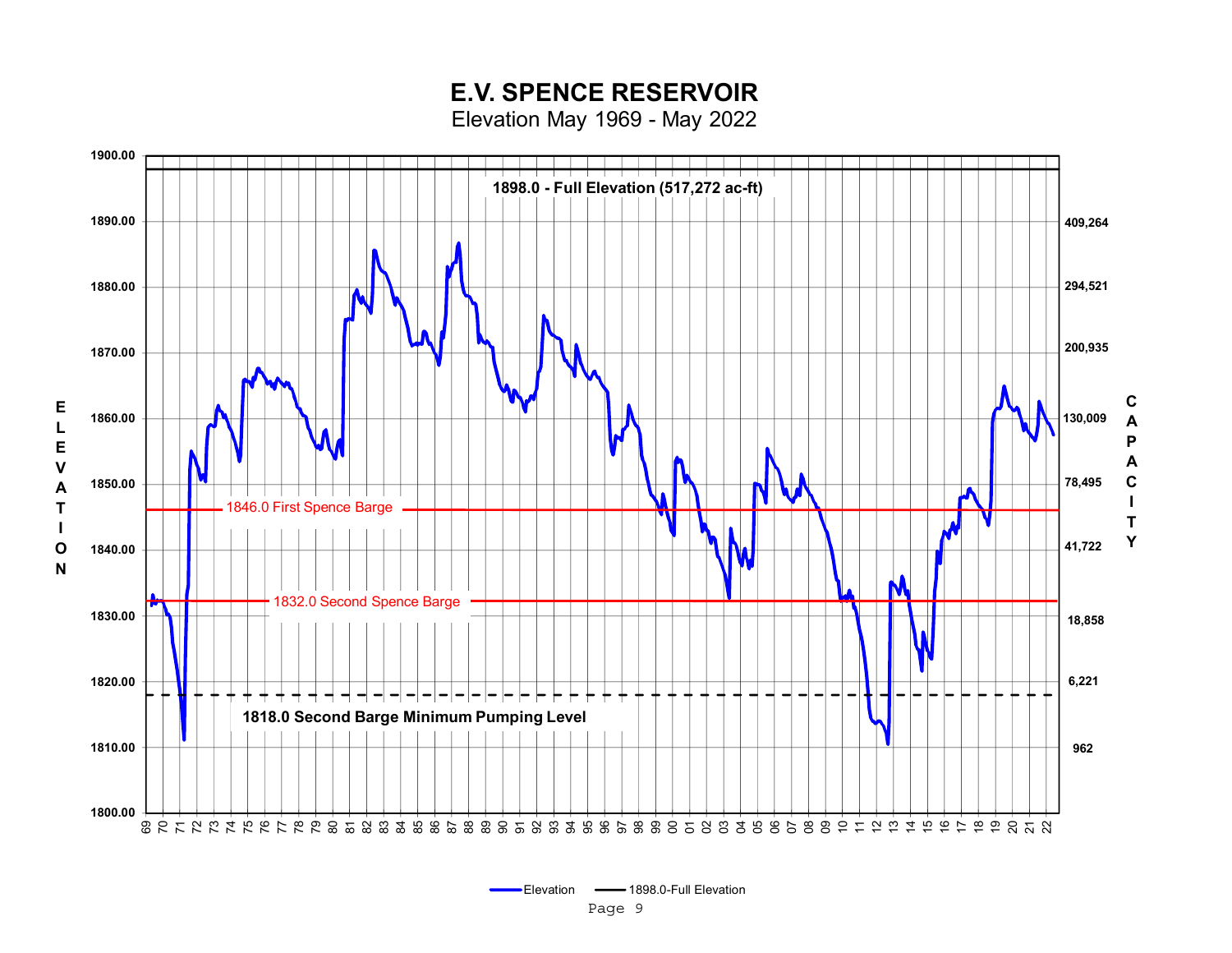**O.H. IVIE RESERVOIR**Elevation April 1990 - May 2022

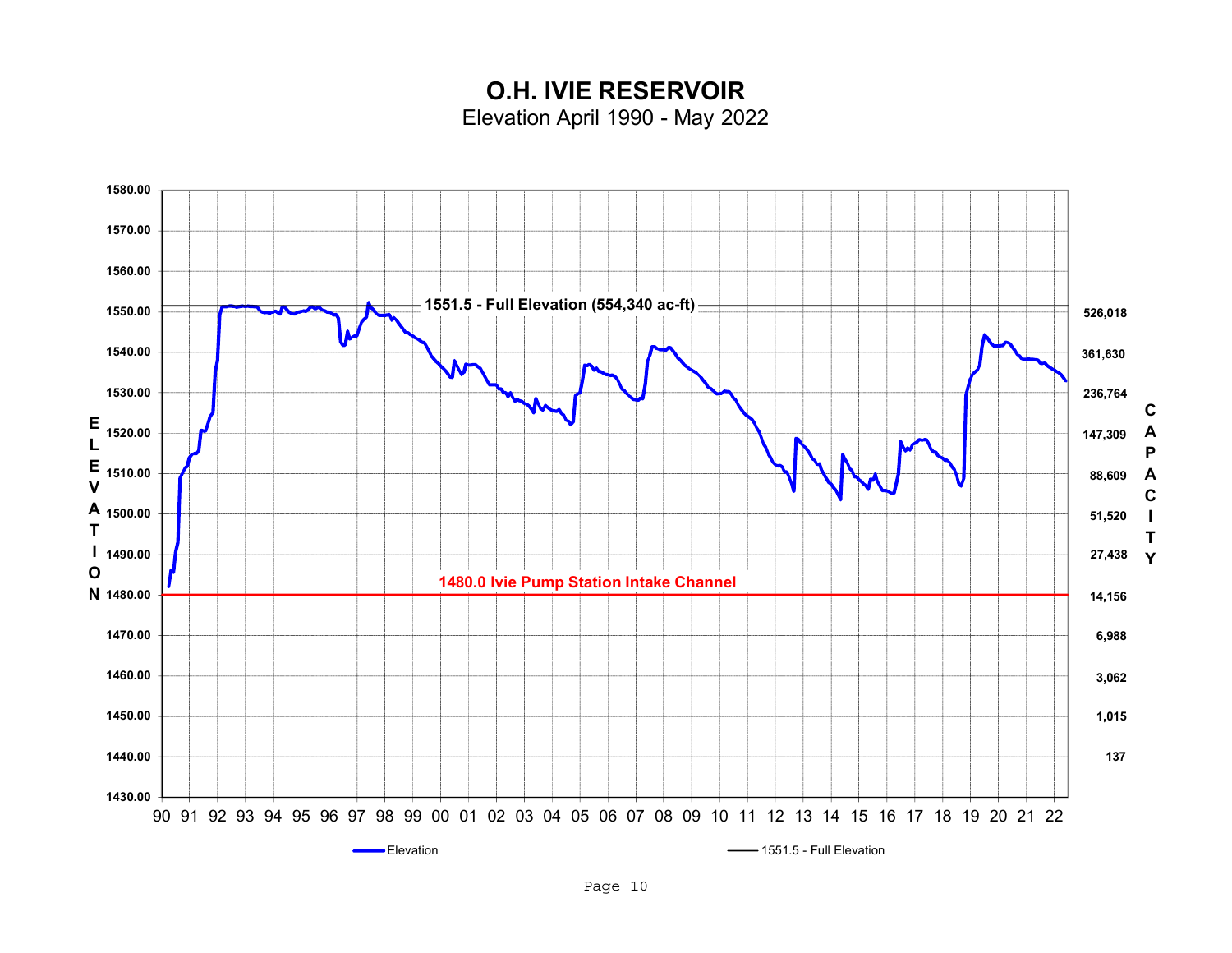# **COLORADO RIVER MUNICIPAL WATER DISTRICT**



# **COMBINED STORAGEThomas, Spence, Moss, Ivie**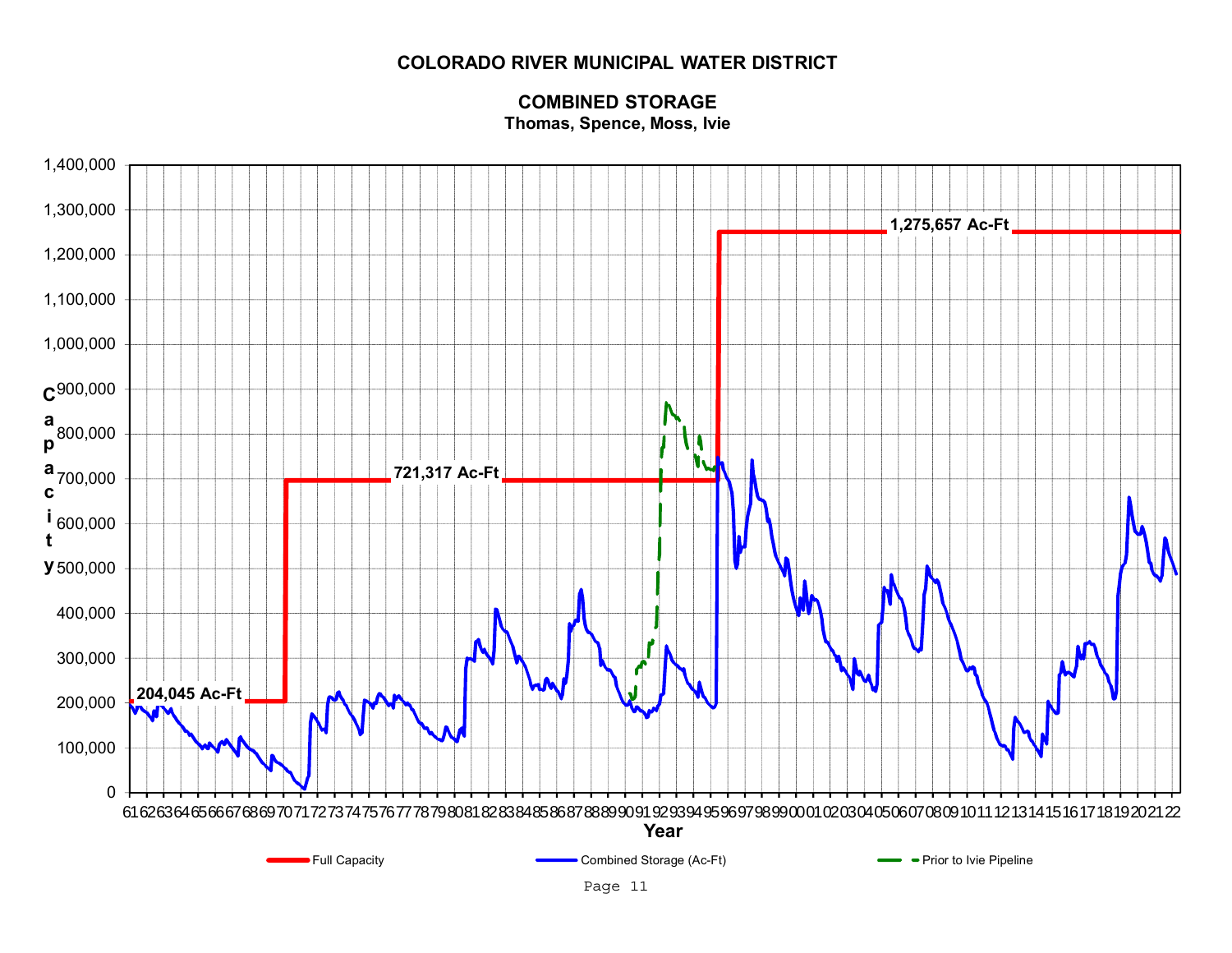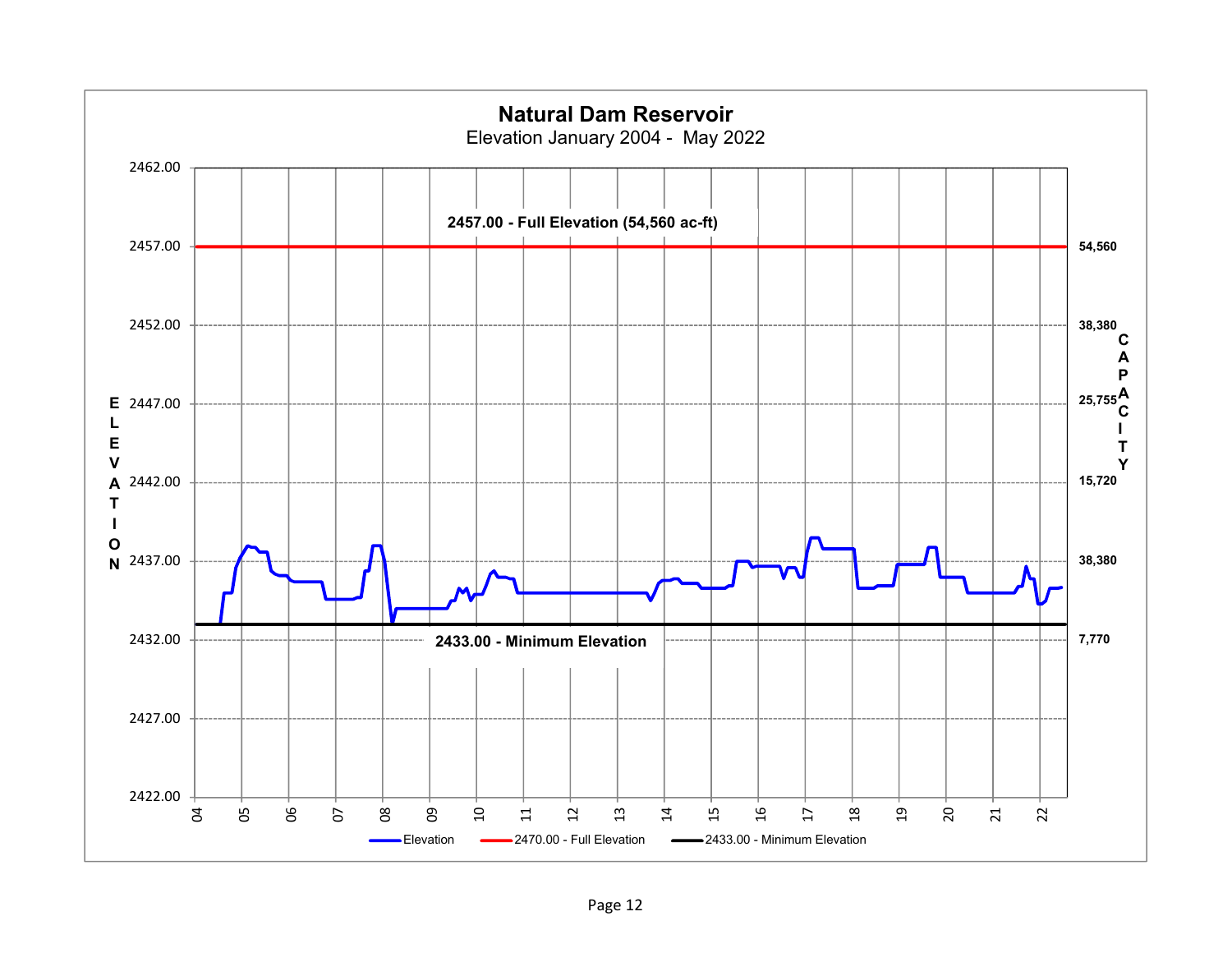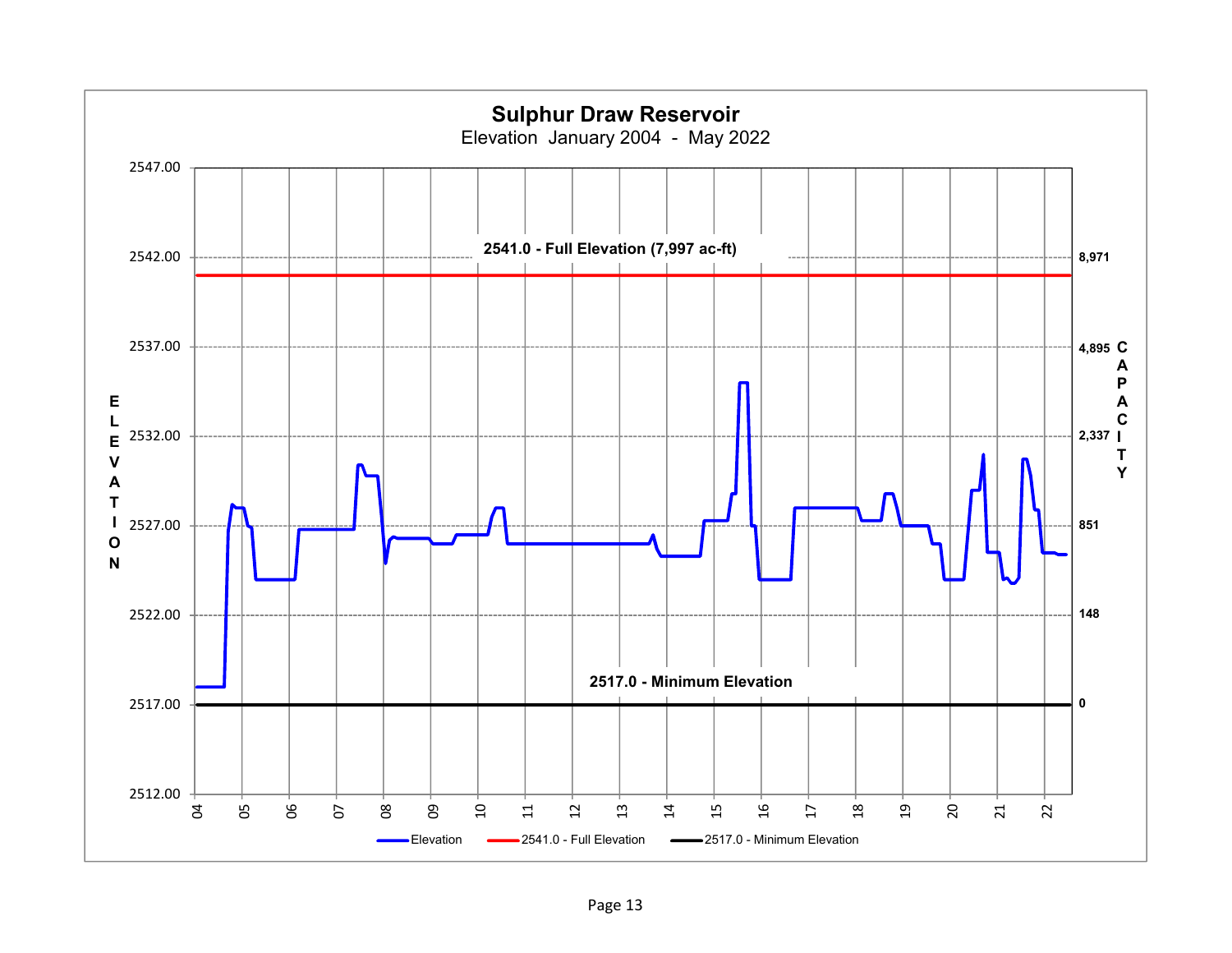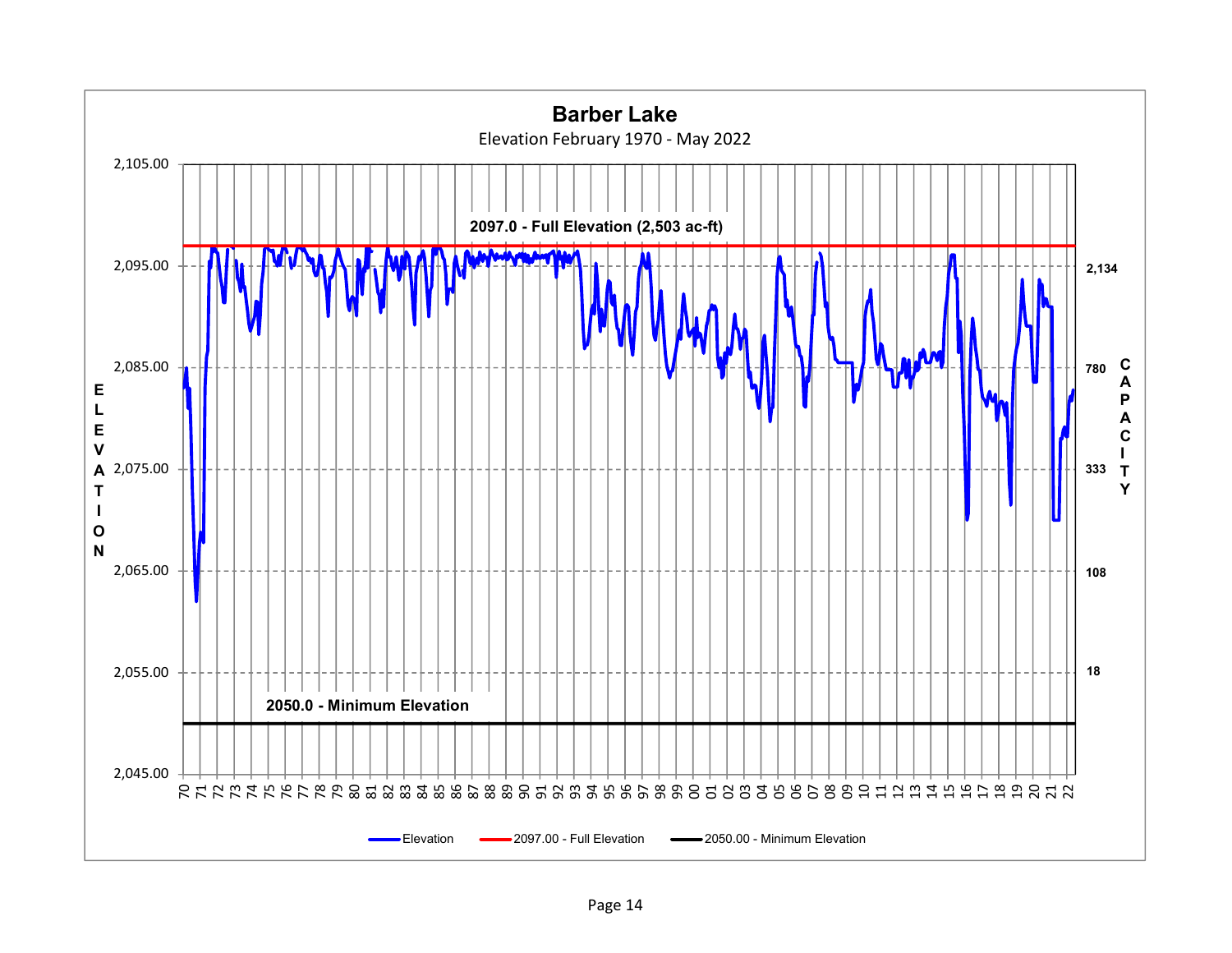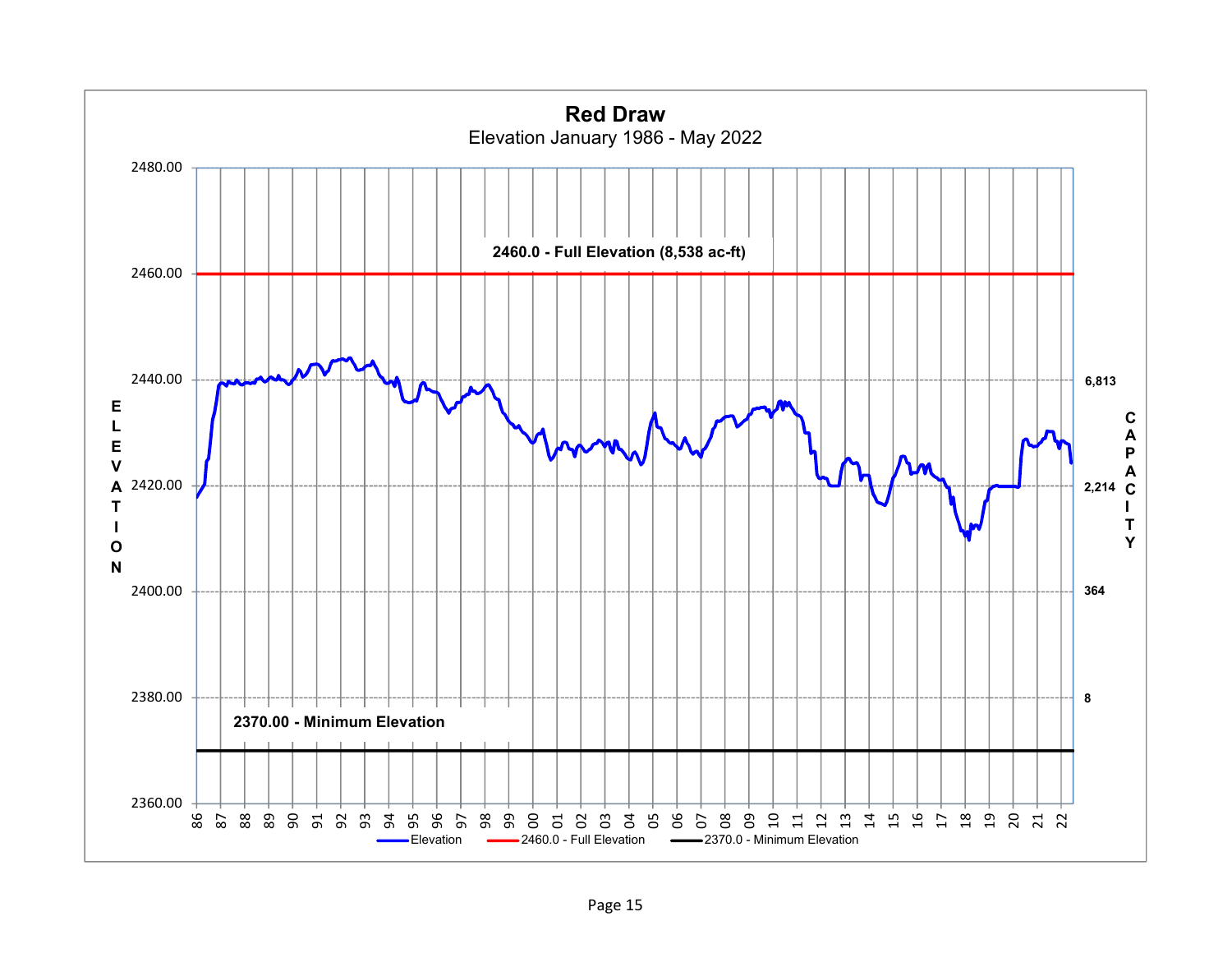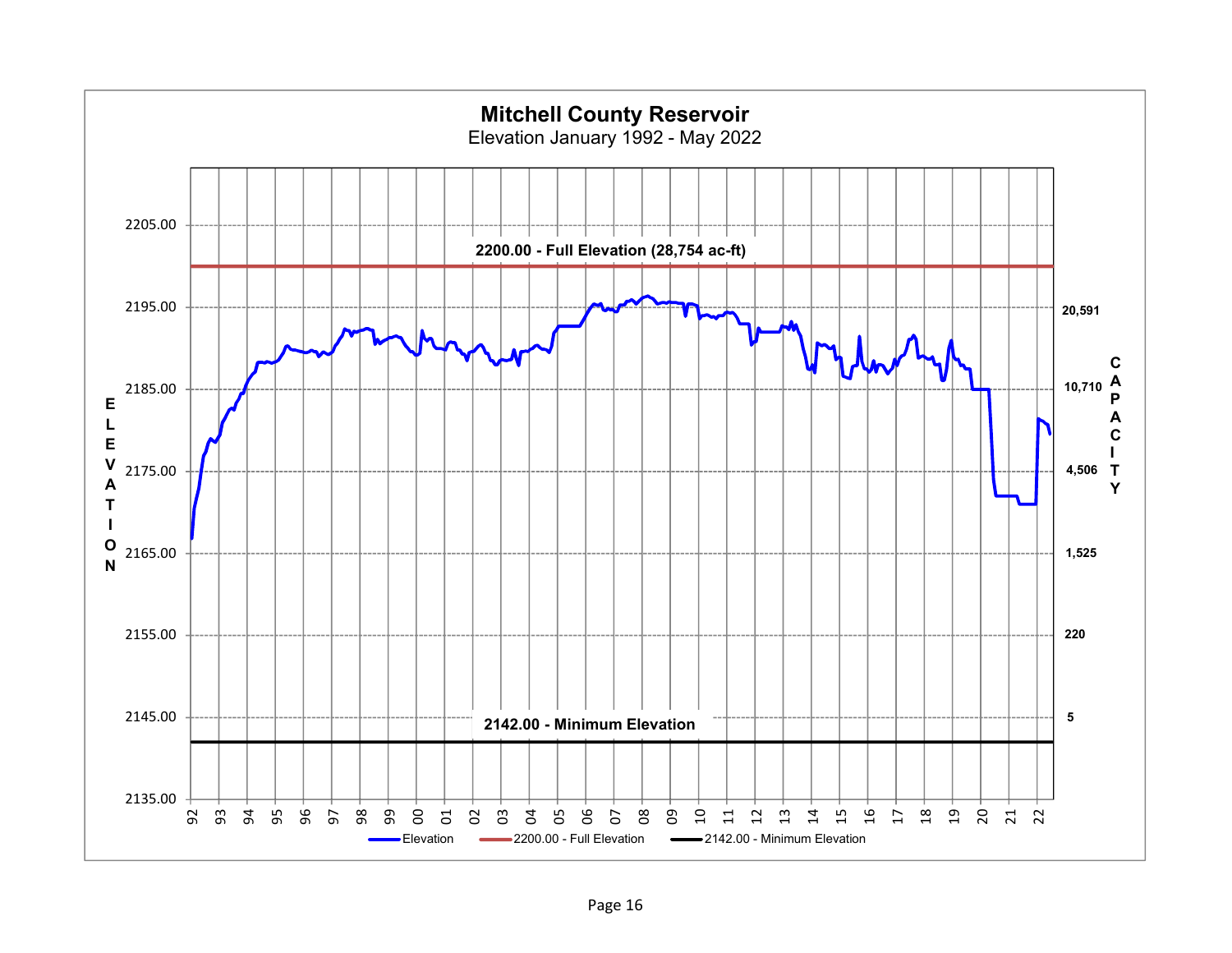# **Annual Historical Data**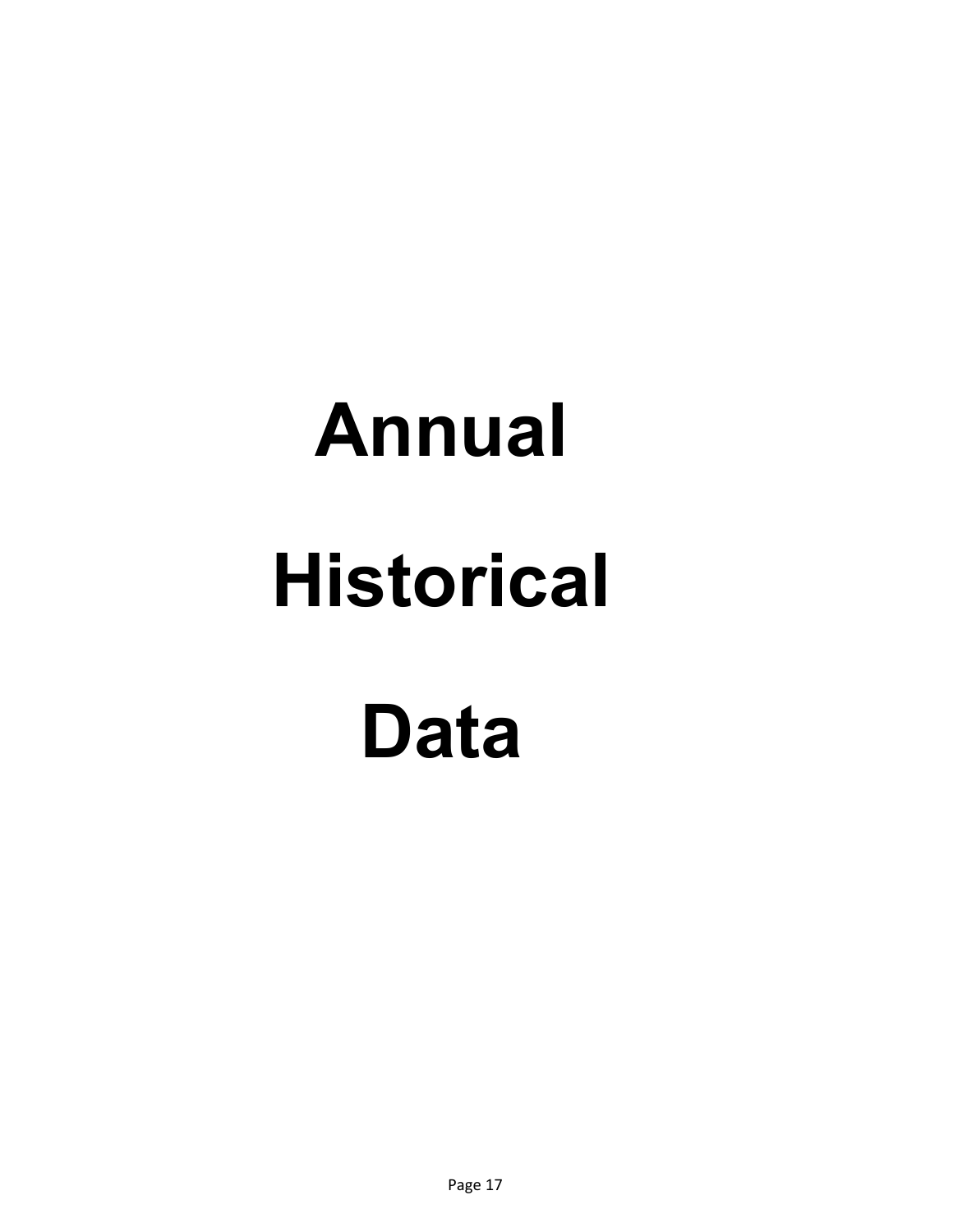# COLORADO RIVER MUNICIPAL WATER DISTRICT

### RESERVOIR INFLOW SUMMARY

| Calendar     | J.B. Thomas     | E.V. Spence      | O.H. Ivie | Total            |
|--------------|-----------------|------------------|-----------|------------------|
| Year         | (AC-FT)         | $(AC-FT)$        | $(AC-FT)$ | (AC-FT)          |
|              |                 |                  |           |                  |
| 2021         | 79,022          | 49,615           | 43,502    | 172,139          |
| 2020         | 7,767           | 19,636           | 42,062    | 69,465           |
| 2019         | 7,085           | 38,224           | 182,888   | 228,197          |
| 2018         | 12,555          | 96,010           | 219,357   | 327,922          |
| 2017         | 9,768           | 25,255           | 28,405    | 63,428           |
| 2016         | 20,888          | 40,914           | 98,262    | 160,064          |
| 2015         | 85,698          | 54,737           | 37,696    | 178,131          |
| 2014         | 99,308          | 11,218           | 66,819    | 177,345          |
| 2013         | 7,739           | 11,754           | 16,824    | 36,317           |
| 2012         | 3,408           | 30,247           | 93,091    | 126,746          |
| 2011         | 1,343           | 1,585            | 20,411    | 23,339           |
| 2010         | 13,717          | 12,034           | 24,069    | 49,820           |
| 2009         | 2,901           | 2,996            | 10,659    | 16,556           |
| 2008         | 11,565          | 8,125            | 22,229    | 41,919           |
| 2007         | 26,077          | 40,861           | 219,568   | 286,506          |
| 2006         | 4,339           | 14,624           | 16,716    | 35,679           |
| 2005         | 29,804          | 45,367           | 139,349   | 214,520          |
| 2004         | 60,474          | 62,624           | 96,945    | 220,043          |
| 2003         | 15,828          | 38,048           | 62,910    | 116,786          |
| 2002         | 13,341          | 13,094           | 40,928    | 67,363           |
| 2001         | 24,294          | 34,528           | 36,355    | 95,177           |
| 2000         | 24,713          | 65,118           | 109,145   | 198,976          |
| 1999         | 42,206          | 16,323           | 24,368    | 82,897           |
| 1998         | 856             | 6,032            | 73,280    | 80,168           |
| 1997         | 19,189          | 40,288           | 220,148   | 279,625          |
| 1996         | 3,920           | 22,193           | 166,633   | 192,746          |
| 1995         | 9,176           | 15,140           | 96,358    | 120,674          |
| 1994         | 3,100           | 44,557           | 101,101   | 148,758          |
| 1993         | 10,473          | 13,600           | 83,592    | 107,665          |
| 1992         | 57,863          | 111,840          | 457,817   | 627,520          |
| 1991         | 26,110          | 48,525           | 227,569   | 302,204          |
| 1990         | 15,584          | 38,972           | 104,278   | 158,834          |
| 1989         | 4,832           | 29,657           |           | 34,489           |
| 1988         | 14,181          | 29,968           |           | 44,149           |
| 1987         | 49,818          | 84,582           |           | 134,400          |
| 1986         | 52,244          | 217,121          |           | 269,365          |
| 1985<br>1984 | 29,106<br>5,027 | 57,565<br>14,101 |           | 86,671           |
| 1983         | 8,661           | 17,236           |           | 19,128<br>25,897 |
| 1982         | 33,049          | 106,852          |           | 139,901          |
| 1981         | 15,314          | 74,911           |           | 90,225           |
| 1980         | 63,972          | 171,415          |           | 235,387          |
| 1979         | 23,011          | 35,366           |           | 58,377           |
| 1978         | 10,553          | 10,674           |           | 21,227           |
| 1977         | 4,802           | 22,138           |           | 26,940           |
| 1976         | 34,534          | 29,457           |           | 63,991           |
| 1975         | 25,897          | 38,081           |           | 63,978           |
| 1974         | 13,095          | 80,377           |           | 93,472           |
| 1973         | 11,190          | 29,502           |           | 40,692           |
| 1972         | 53,512          | 61,546           |           | 115,058          |
| 1971         | 72,391          | 115,082          |           | 187,473          |
| 1970         | 4,945           | 3,364            |           | 8,309            |
| 1969         | 25,609          | 42,628           |           | 68,237           |
| 1968         | 11,977          |                  |           | 11,977           |
| 1967         | 54,971          |                  |           | 54,971           |
| 1966         | 54,777          |                  |           | 54,777           |
| 1965         | 48,975          |                  |           | 48,975           |
| 1964         | 16,660          |                  |           | 16,660           |
| 1963         | 22,580          |                  |           | 22,580           |
| 1962         | 72,841          |                  |           | 72,841           |
| 1961         | 46,456          | ÷                |           | 46,456           |
| 1960         | 102,836         |                  |           | 102,836          |
| 1959         | 41,080          |                  |           | 41,080           |
| 1958         | 44,921          |                  |           | 44,921           |
| 1957         | 73,285          | ÷                |           | 73,285           |
| 1956         | 21,240          |                  |           | 21,240           |
| 1955         | 83,755          |                  |           | 83,755           |
|              |                 |                  |           |                  |
| Annual       | 29,884          | 44,259           | 99,479    | 173,622          |
| Average      |                 |                  |           |                  |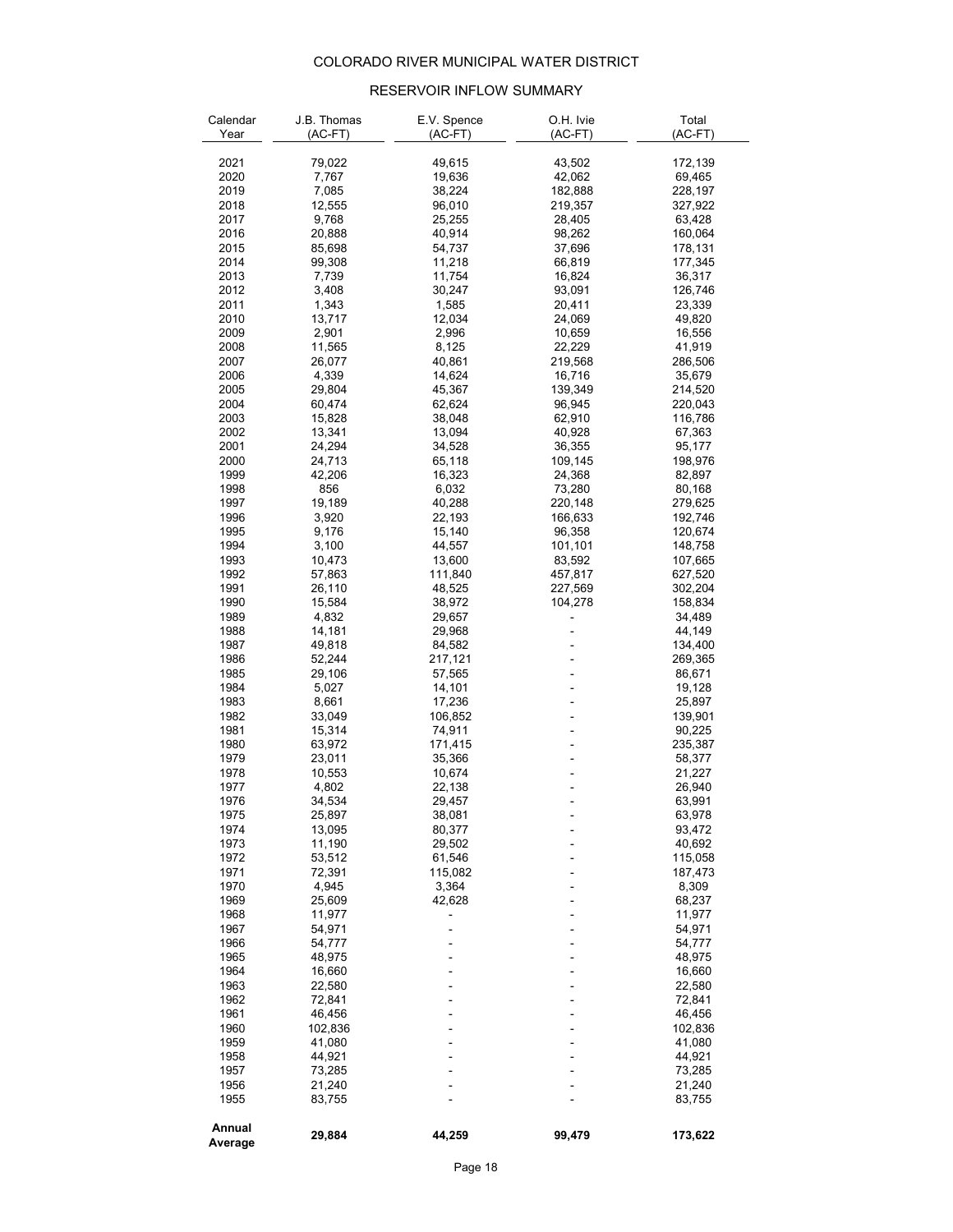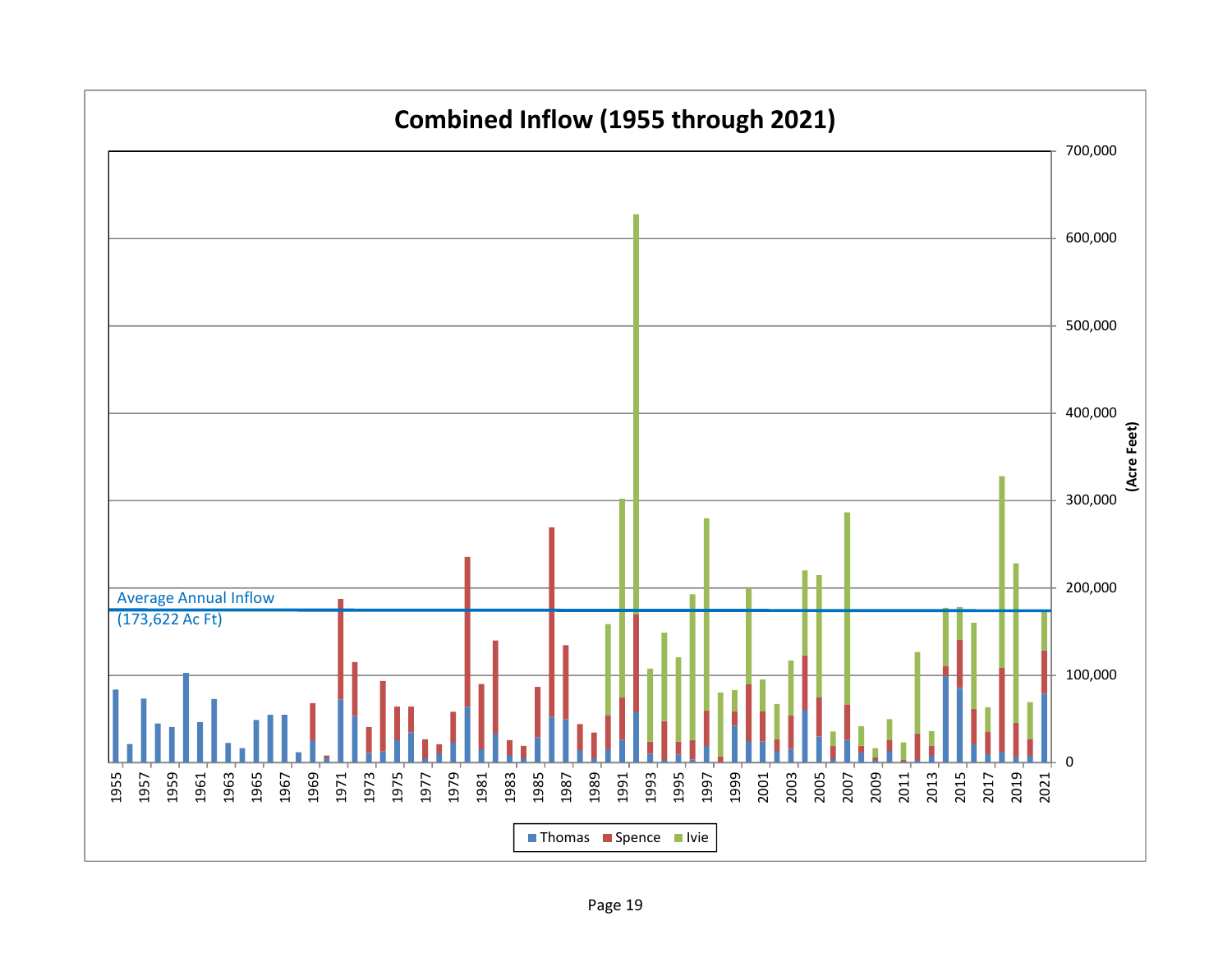**Lake J.B. ThomasJanuary 2011 thru December 2021**

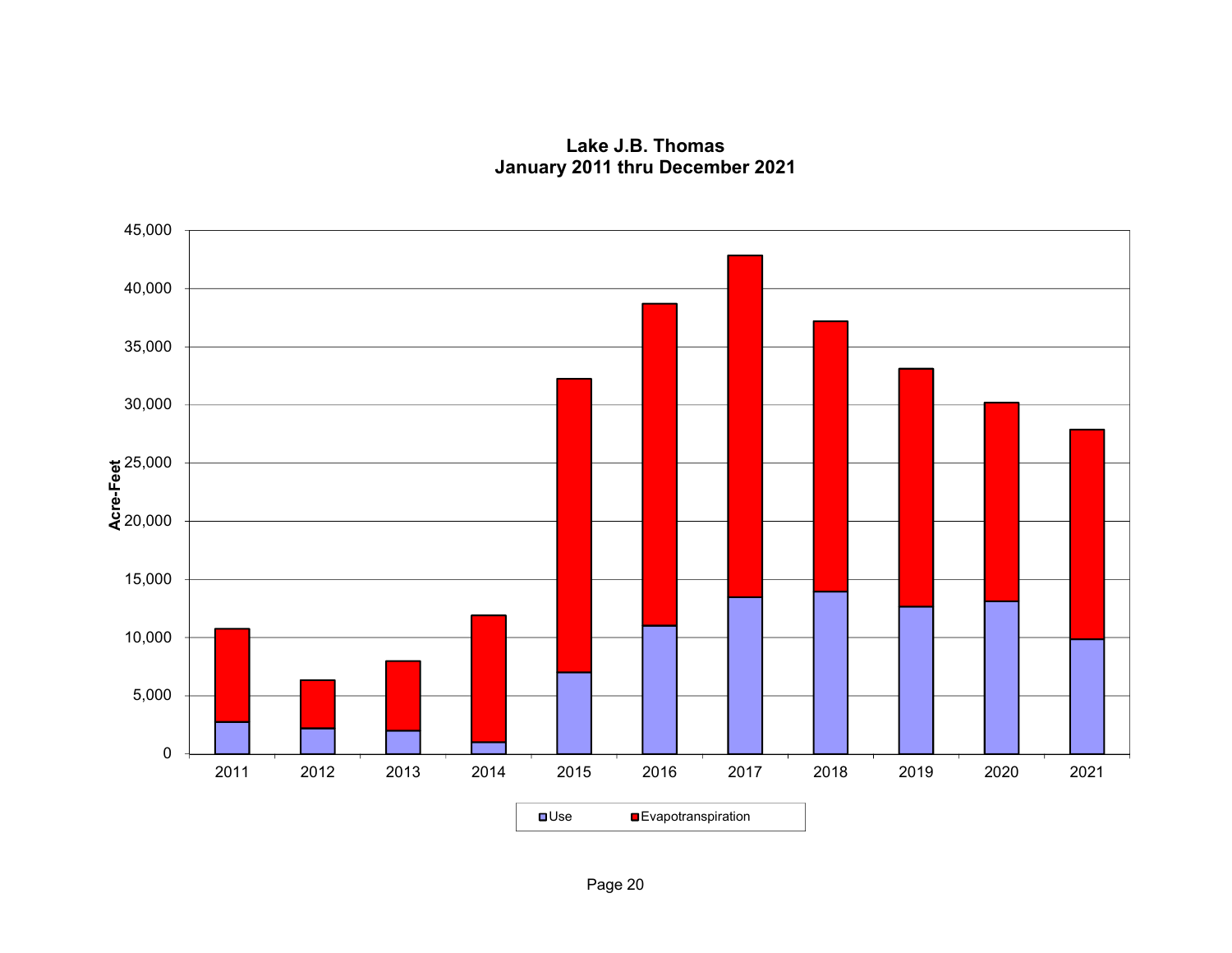# **E.V. Spence Reservoir January 2011 thru December 2021**

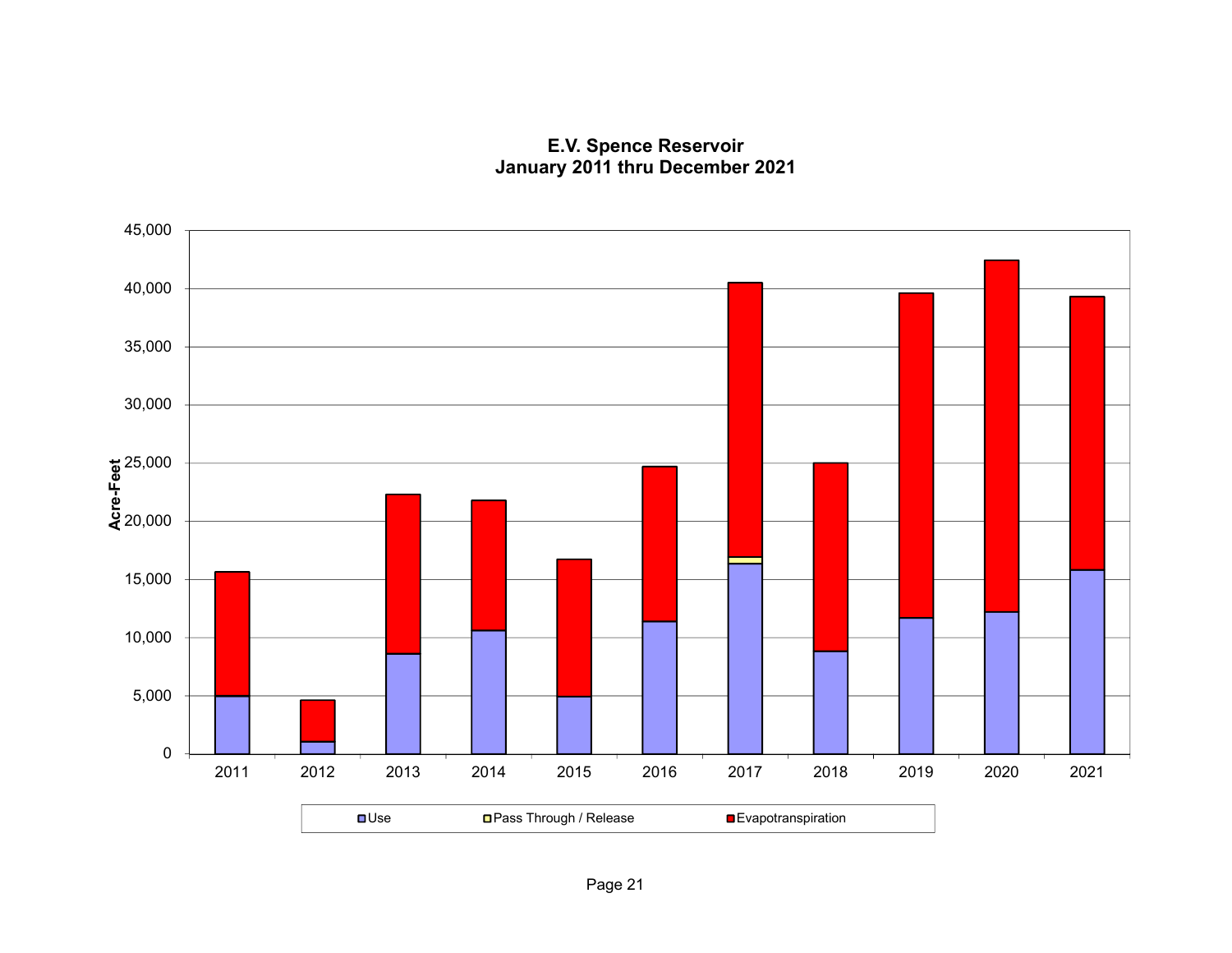**O.H. Ivie ReservoirJanuary 2011 thru December 2021**

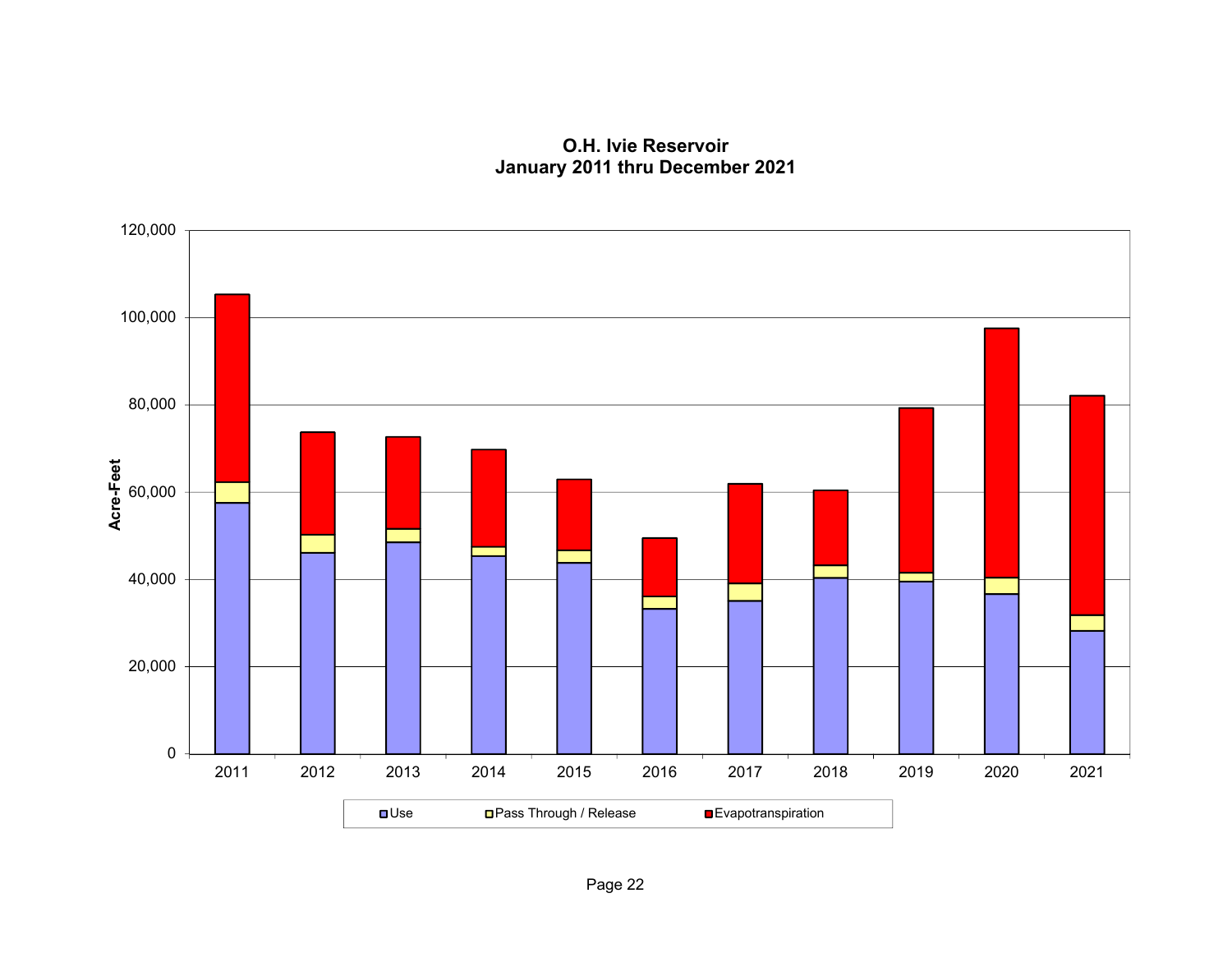**Colorado River Municipal Water District Historical Water Delivery - FY 1952 - 2021**



**Billion Gallons**